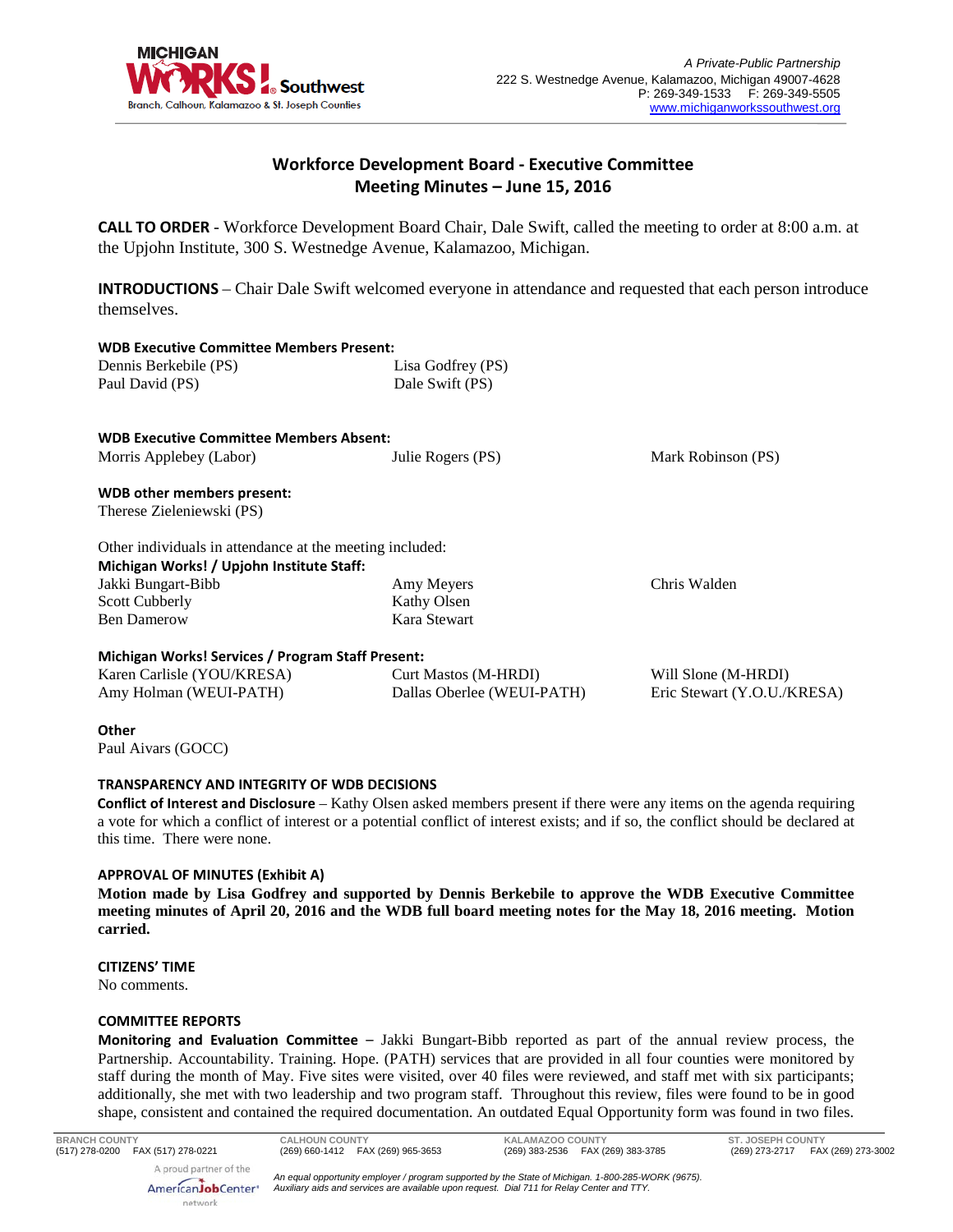This was immediately addressed and forms have since been updated. One administrative recommendation was made; this was to make sure that all forms are updated in a timely manner. She further reported that although the case notes reviewed met policy requirements, providing greater detail that would tell the participant's story was one area noted that could be improved. In addition to the staff monitoring, she reported that the Monitoring and Evaluation Committee met on June 8 to review the PATH services. The committee interviewed six participants and met with five PATH staff. The participants each discussed their experiences and the various services they received while enrolled in PATH. Some of the services received included short-term training such as CNA, ServeSafe and Hospitality. The participants also mentioned receiving resume assistance, interview preparation, interview clothing, work clothing, bus tokens, mileage reimbursement, car repairs, and car purchase. The participants stated that the program takes some work but there are a lot of positives that comes with participation and those interviewed stated that "you get out of it, what you put into it." They also complimented the PATH staff for being encouraging and supportive. The PATH staff gave a PowerPoint presentation that highlighted their focus areas and program goals. Some of the areas PATH staff are focusing on included: additional employment opportunities, work experience, career laddering, offering a wider variety of short-term training options, job coaching, and improving the overall customer experience. Program staff also highlighted some success stories. Following the presentation, the committee held a general discussion about the participant stories, the program requirements and the lifetime limits for cash assistance.

**Veterans Committee** – No report.

#### **Disability Awareness Resource Team (DART)** – No report.

**Talent District Career Council (TDCC)** – No report.

#### **NEW BUSINESS**

**WDB Plans (Exhibits B1 & B2)** – Amy Meyers reported both of the plans presented for Board review and approval were covered at last month's meeting; however, due to not having a quorum at that meeting, she provided another brief overview. The first plan is funding for *Trade Adjustment Act – Employer Based Training (TAA-EBT)* (Exhibit B1). She reported that TAA is a federal program that assists U.S. workers who have lost their jobs as a result of foreign trade. The TAA seeks to provide adversely affected workers with opportunities to obtain the skills, credentials, resources, and support necessary to become reemployed. This specific funding is being made available to support TAA Employer-Based Training programs and assist with the placement of TAA participants into these training opportunities. Locally, Michigan Works! Southwest will work with existing demand-driven programs and processes within the area, work on establishing new industry cluster groups, and expanding the existing healthcare and manufacturing industry cluster groups. Funding will also be used for business services staff coordination and to support the expansion or development of TAA Employer-Based Training programs including On-the-Job Training (OJT), Customized Training and Registered Apprenticeships as well as collaborating with local employers to design these trainings.

Ms. Meyers reported that the second item for review and approval is a non-financial plan regarding the submission of the *Workforce Innovation and Opportunity Act (WIOA) local plan for the Michigan Works! Southwest area and the WIOA Regional Plan for Prosperity Region 8* (Exhibit B2) which includes the four counties in the Michigan Works! Southwest service area, along with Berrien, Cass and Van Buren Counties. To provide a brief background, she reported that under the WIOA, one of the principle areas of reform is to require states to plan across core programs and to include this planning process in the unified or combined State plan. Following the submission of the State of Michigan Plan to the federal government, the State of Michigan Workforce Development Agency released the policy that required local and regional plans to be submitted. The details are outlined in the plan summary that was included in the agenda packet. The *local plan* focuses on a current analysis of the local economic conditions, as well as the existing structure for future plans for the enhancement of the coordination of services; partnerships with education, economic development and business; and meeting performance measures. The *regional plan* provides an analysis of regional economic conditions, as well the existing structure for coordination of regional activities and partnerships and future plans for enhancement of the coordination of services across the region. The details of the areas covered in both plans are outlined in depth in the exhibit. Also, as required by the policy, both plans will be posted on the Michigan Works! Southwest website for a thirty-day comment and review period prior to submission to the state.

**Motion by Lisa Godfrey and supported by Dennis Berkebile to approve the plan for Trade Adjustment Assistance (TAA) Business Services Employer-Based Training (EBT) Funding and the Workforce Innovation & Opportunity Act (WIOA) local and regional plans. Motion carried.**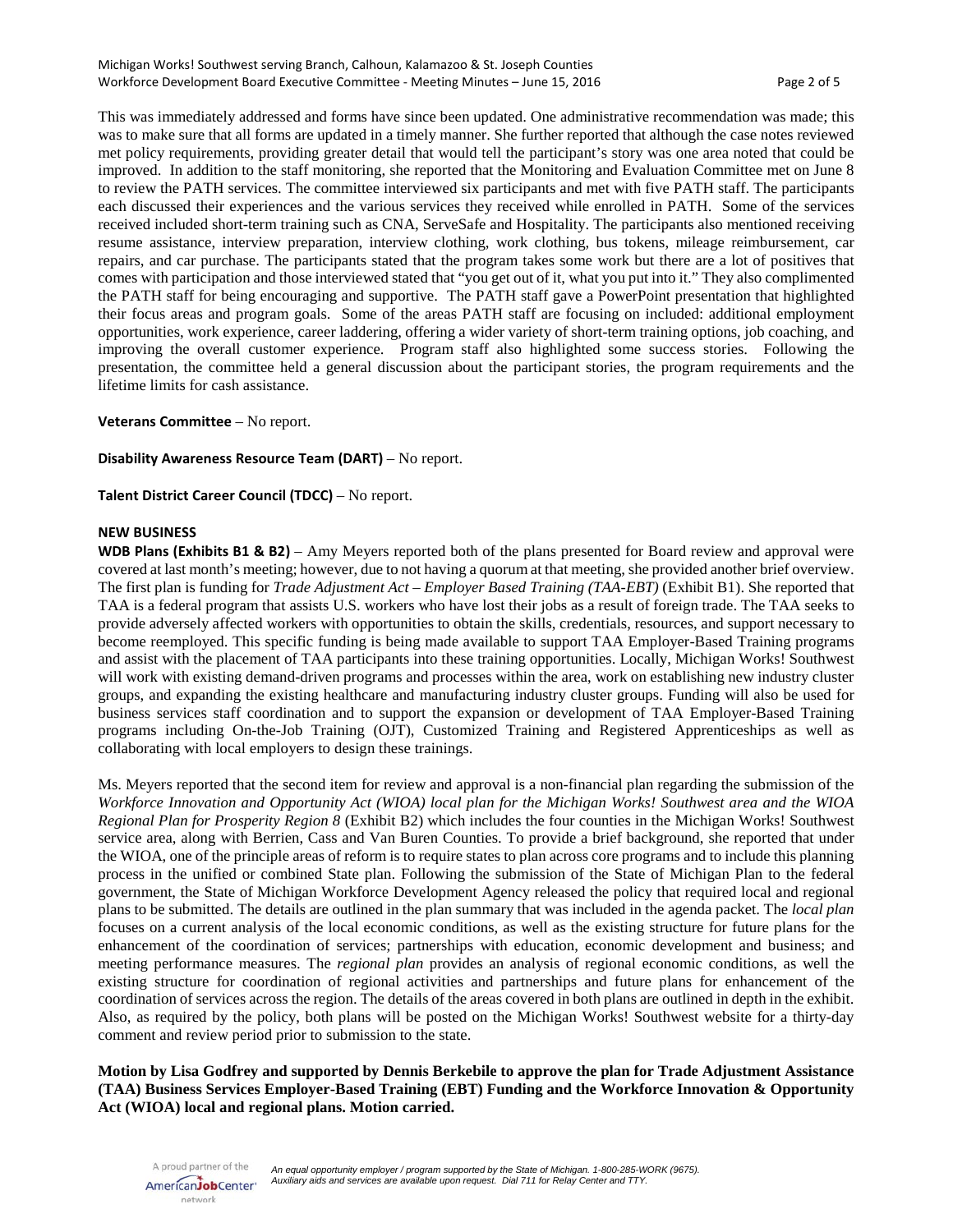**PATH Request for Proposal (RFP)** – Amy Meyers reported the PATH RFP for Branch and Calhoun Counties was released on Monday, June 6, 2016 and proposals are due on Friday, July 8. She requested volunteers from the WDB members to assist in reviewing proposals the week of the July 11 or July 18. Interested members should email either Amy Meyers or Kathy Olsen.

#### **STAFF REPORTS**

**Marketing** – Kathy Olsen distributed the monthly Marketing Report at the meeting and reported page one is a summary of the media activity during the month of May with the social media data updated through June 14. She noted that social media followers continue to increase. Media coverage during the month of May that was highlighted included the grand opening of the new service center in Battle Creek, the Kalamazoo Job Fair, the "Nudge" research project, the Michigan Works! Association's Impact Awards, the May Board meeting that was held in Coldwater, and the Battle Creek Area Chamber's annual awards where Ben Damerow was recognized as an emerging leader. May media releases included the ribbon cutting / grand opening of the service center in Battle Creek, recognition of Eimo Technologies as the local Impact Award recipient, the Kalamazoo Job Fair and the PTAC Meet the Buyer event. She further reported that page two of the handout included upcoming business, community and hiring events.

**Program Operations** – Dallas Oberlee reported staff are moving forward with submitting a proposal for the administration of the *Prisoner Re-entry Program*. The Request for Proposal is for the administration of these services for the entire Region 8 Talent District that covers seven counties in Southwest Michigan and the program name was changed to *Offender Success*. The proposal is due June 30, 2016.

Ms. Oberlee reported on training programs designed to address soft skills as well as entry-level industry skills. In partnership with *Momentum***,** a neighborhood-based organization, there is a *Production Tech Academy*. The training involves six weeks of soft skill development at Momentum and a two-week Production Tech Academy at Kalamazoo Valley Community College (KVCC). This training began May 16 and ends on July 6, 2016.

Another cohort of the *EDGE training* began on May 16 in Battle Creek and will conclude on July 15, 2016. This training also involves soft skill development and work experience. The work experience is taking place at Goodwill Industries of Central Michigan's Heartland.

Michigan Works! Southwest is partnering with *Michigan Career Technical Institute (MCTI)* for a CNA training that will include three weeks of soft skill development workshops at Michigan Works! Southwest Service Center in Battle Creek and seven weeks of CNA training at the Calhoun County Medical Center. This training is longer in length that other established CNA trainings in order to accommodate the learning needs of participants. Staff are exploring developing something similar, perhaps focused on the manufacturing sector, that could be offered in the Kalamazoo area.

**Special Initiatives** – Scott Cubberly reported the first meeting for the *Childcare Needs Study* that will be piloted at DENSO has occurred with DENSO and survey questions are being developed. The study is being funded by the Battle Creek Rotary. The targeted date for the survey to be distributed to DENSO associates is late August or early September.

For the *Michigan Advanced Technician Training (MAT2 ®)* initiative, it was recently announced that Kalamazoo Valley Community College (KVCC) will not offer a CNC MAT<sup>2</sup>® training program for the 2016-17 school year due to the lack of qualified applicants. The 2015-16 cohort will continue through program completion. KVCC will consider offering the training in future years.

**Michigan Industry Cluster Approach (MICA) / Skilled Trades Training Fund (STTF) and Labor Market Information (LMI) (Exhibit D)** – Chris Walden reported staff are presenting Michigan Works! Southwest services to the *Neighborhood Planning Councils (NPC)* in the Battle Creek area to explain what is currently offered and ask what needs to be offered to help people who are un or under-employed find opportunities. Also, in an effort to raise awareness about Michigan Works! Southwest services and expand outreach, staff are participating in more community events. Examples provided included having a booth at the annual Cereal Festival in Battle Creek, Juneteenth celebrations at Claude Even Park and Albion, and Farmer Markets and Food Drop-off/Pick-up Centers throughout the area.

Mr. Walden also reported on the *Young Entrepreneur Academy (YEA)* that recently concluded. Youth, ages 11 through 16, attended 28-weeks of classes at Michigan Works! Southwest in Battle Creek on Wednesday evenings and Saturdays. One youth advanced to a national competition in New York where two winners moved on to Shark Tank. Ben Damerow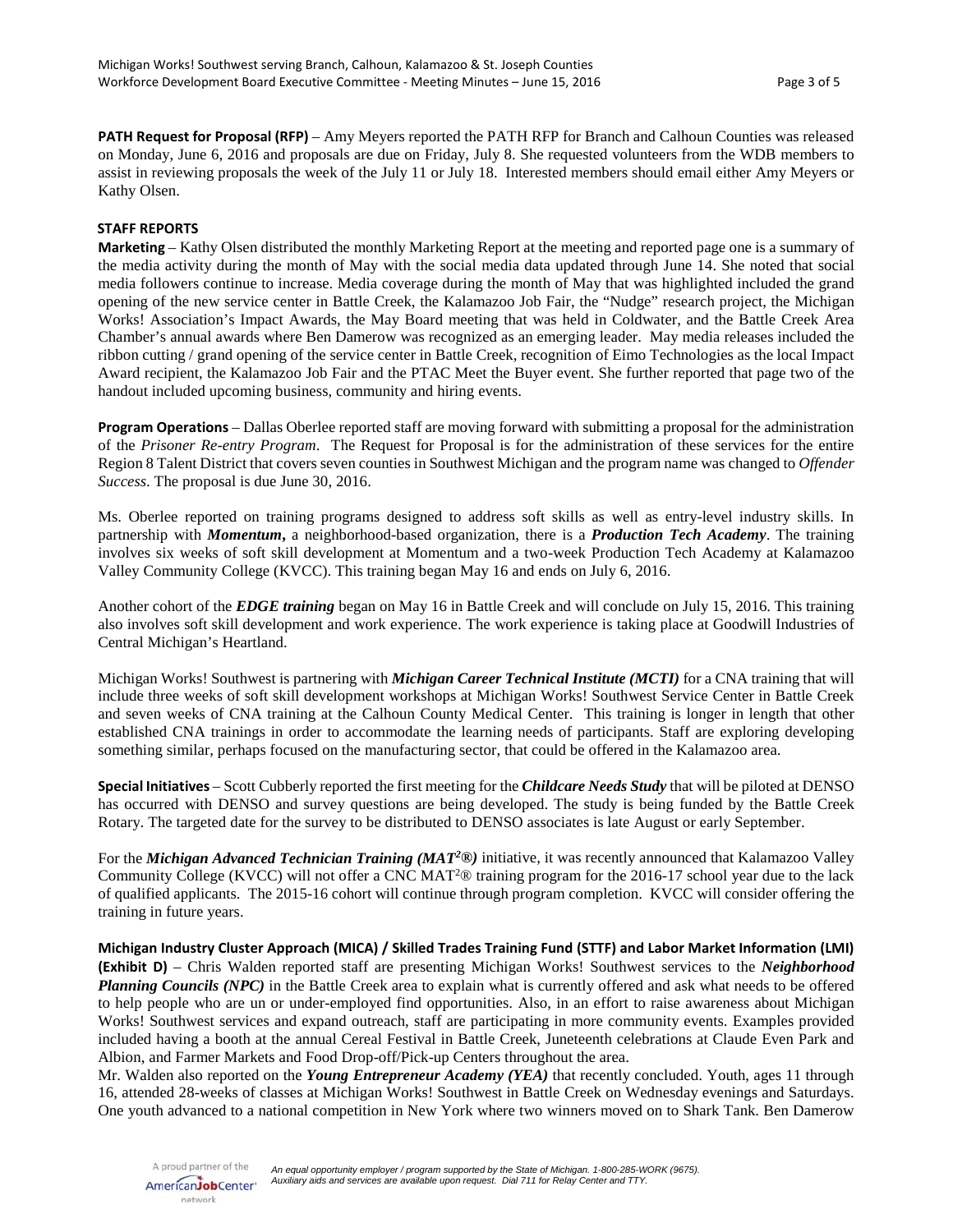reported he observed some of the classes and stated that Chris spent a lot of time providing this training and he did a very nice job.

In the Albion area, two *VISTA* workers will be assigned to assist Michigan Works! Southwest. The focus will be on expanding outreach and services in that area. The program is part of the Build Albion AmeriCorp Vista Initiative designed to increase opportunities, availability of services and make Albion a place to live, work and play.

The *Urban League Youth Leadership Academy* works with youth ages 11 to18 years, from various ethnic backgrounds. Michigan Works! Southwest will be providing soft skills, talent tours, professional guest speakers and access to additional services at the service center in Battle Creek during the months of June and July.

Kara Stewart reported a first meeting took place with Glen Oaks Community College (GOCC) on June 13 to explore holding a *MiCareer Quest Southwest* event in St. Joseph County in April 2017. The MiCareer Quest Southwest event held in Kalamazoo in February, 2016 provided hands-on career exploration for 4,300 youth in the 8<sup>th</sup> and 9<sup>th</sup> grades. Another event is being planned for Kalamazoo County and it is scheduled for November 1 and 2, 2016. There will be a celebration of the February event and a kick-off for the November event on June 21, 2016.

Ms. Stewart also reported the next meeting for the *Manufacturing Consortium* is scheduled for July 22, 2016 and the next meeting for the *Healthcare Consortium* is scheduled for August 18, 2016.

Ms. Stewart further reported that a workshop on *Registered Apprenticeship Training* is scheduled for next week for Michigan Works! Southwest business services staff and local training providers. The agenda will include updated information regarding already established Registered Apprenticeship Training opportunities as well as the required components for developing one. This information will be helpful to staff when working with companies on training options.

Labor market reports generated from *Burning Glass Analytics and Real Time Jobs Data* that identified the top detailed occupations, skills greatest in demand and employers with the most job openings in Prosperity Region 8, Michigan Works! Southwest, and each of the four counties in the MW Southwest Area for the period April 1, through May 31, 2016 were included in the agenda packet (Exhibit C).

**Dashboard Report (Exhibit D)** – Jakki Bungart-Bibb reported the Michigan Works! Southwest Dashboard Report (Exhibit D) included in the agenda packet shows the monthly and year-to-date data for services provided. An exception is that the numbers for job seeker customer satisfaction and employer satisfaction are reported quarterly and although not reflected on the report, there was a 3% increase in the employer satisfaction. She reported this is the final quarter of the first year of the WIOA programs and all are on track to meet or exceed all performance measures. The Work Participation Rate (WPR) for PATH is currently at 70.5% and continues to stay well above the 50% goal. The dashboard also includes a summary of the reasons why individuals do not complete the Application Eligibility Period (AEP) when referred to PATH.

**Director's Report** – Ben Damerow distributed the Director's Report dated June 15, 2016. He reported the Senate Committee on Appropriations prepared to pass a Labor, Health and Human Services and Education spending measure for fiscal year 2017. According to summary reports released by subcommittee leaders, the bill provides \$161.9 billion in discretionary spending; this is \$270 million less than FY 2016 appropriations. The released details did not outline funding levels for the Workforce Innovation and Opportunity Act (WIOA) programs. It can be assumed that there will be funding, as subcommittee members pointed out that the state set-asides under these programs will be held at 15 percent. Mr. Damerow also distributed a map of the United States that showed a state-by-state comparison of PY2016 allotments to PY2015 allotments for the Dislocated Worker, Adult and Youth programs. He explained that WIOA funding is distributed using a formula that includes unemployment and poverty rates. The overall maximum decrease for a state is held at 10%. Areas that recovered first from the recession have much lower unemployment and this resulted in a decrease in allocations for those areas. For Michigan Works! Southwest the decrease in funding is approximately \$550 thousand. He further reported that although the unemployment is low, the individuals in need of services have significant barriers that requires more staff time, which is costly. Additionally, in many cases, these individuals have barriers that prevent them from coming to service centers and in order to reach this population, staff need to conduct targeted outreach into multiple areas of the community; this too is costly.

**Motion made by Lisa Godfrey and supported by Paul David that staff draft a letter to send to our federal representatives to discuss and promote our services and to express the need for an increase in federal dollars due to staff intensive services and targeted outreach. Motion carried.**